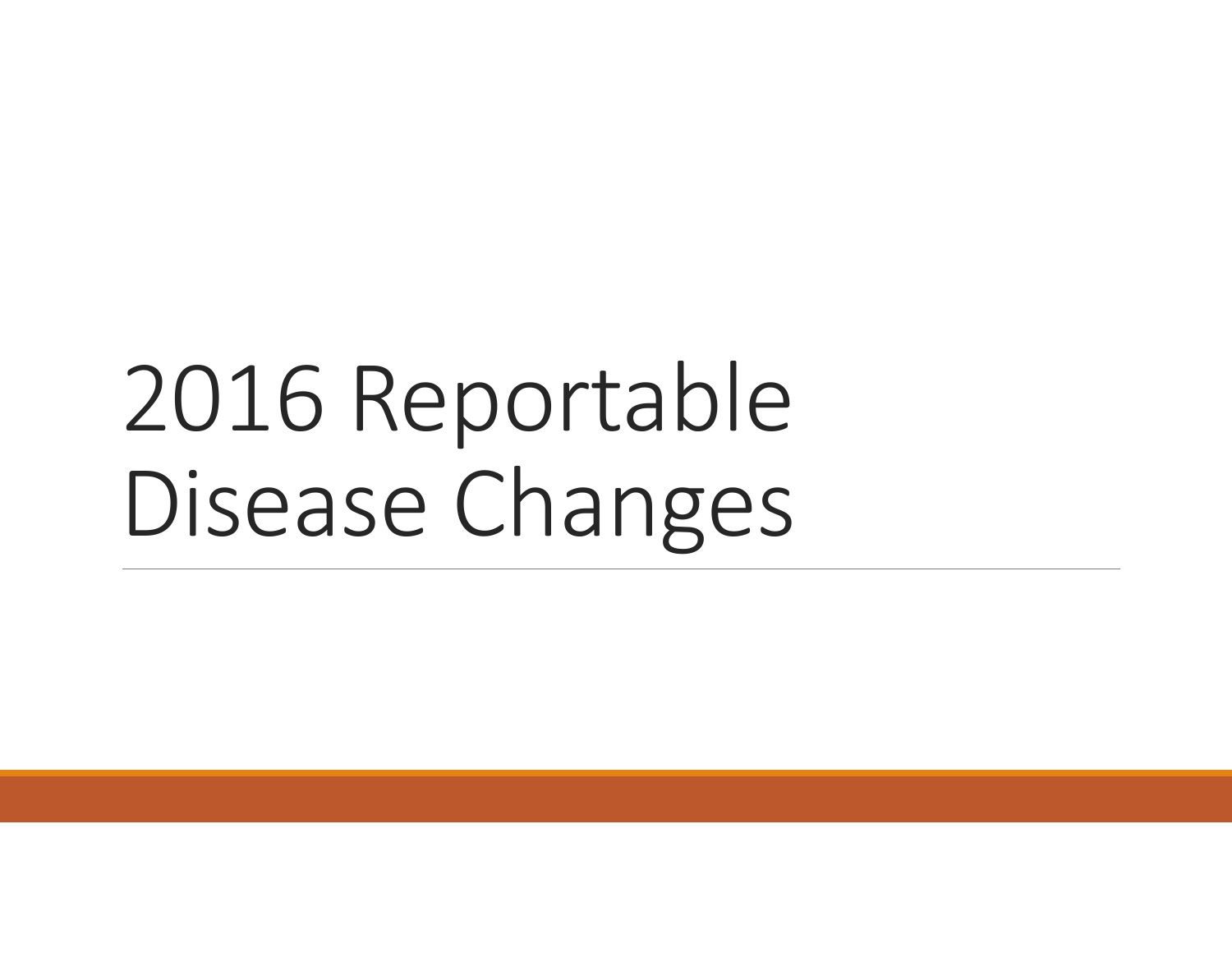# 2016 Changes to Michigan's Reportable Diseases

SUMMARY DISTRIBUTED ON JANUARY 20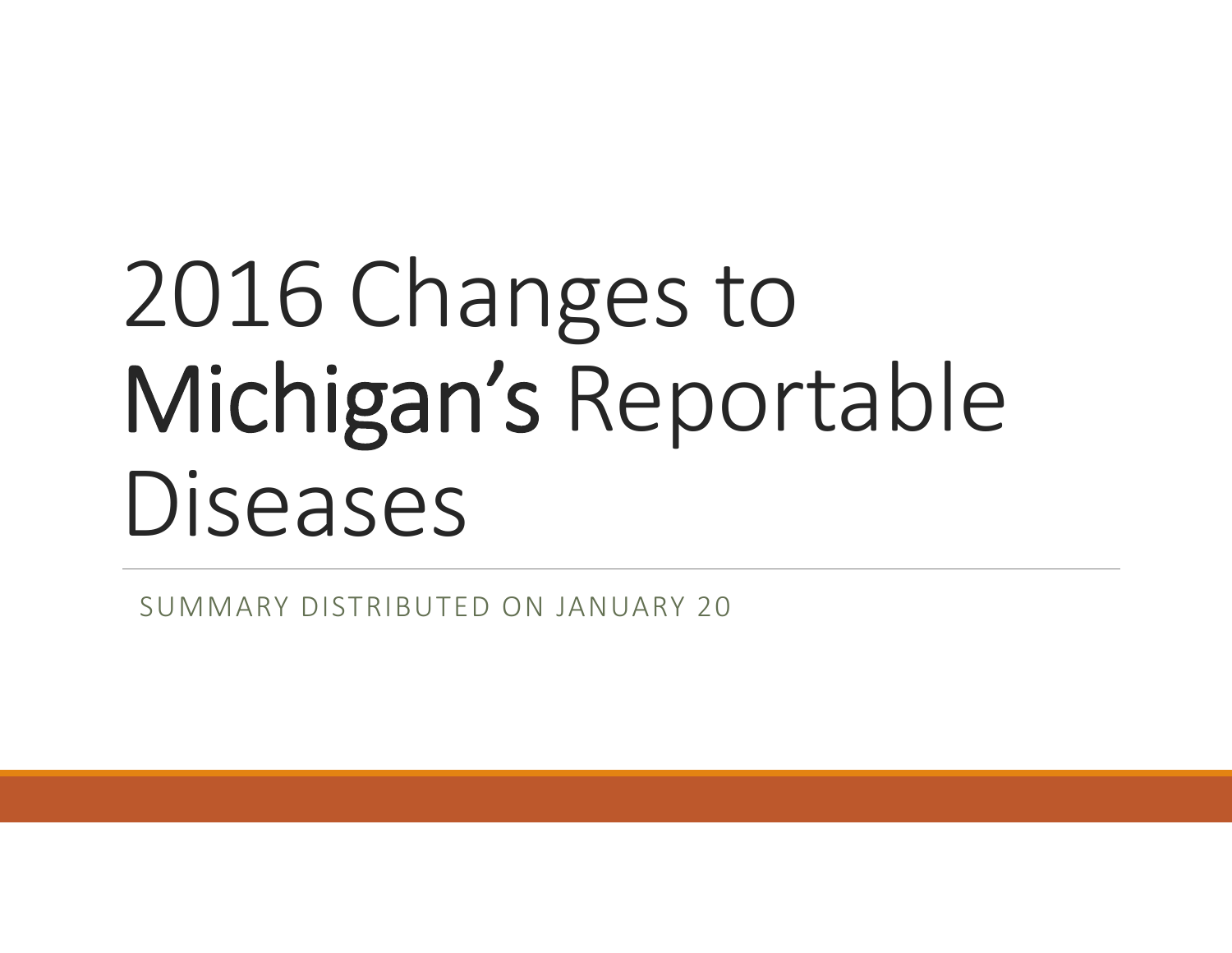### 2016 Reportable Diseases – by Pathogen or by Condition

#### Available at:

#### www.michigan.gov/cdinfo

#### 2016 REPORTABLE DISEASES IN MICHIGAN - BY CONDITION

#### A Guide for Physicians, Health Care Providers and Laboratories

Report the following conditions to the Michigan Disease Surveillance System (MDSS) or local health department (see reverse) within 24 hours (unless otherwise noted) if the agent is identified by clinical or laboratory diagnosis

Report the unu sual occurrence, outbreak or epidemic of any disease or condition, including healthcare-associated infections.

#### Anaplasmosis (Anaplasma phagocytophilum) Anthrax (Bacillus anthracis) (4) Arboviral encephalitides, neuro- and non-neuroinvasive:<br>Chikungunya, Eastern Equine, Jamestown Canyon, La Crosse, Powassan, St. Louis, Western Equine, West Nile Babesiosis (Babesia microti) Blastomycosis (Blastomyces dermatitidis) Batulism (Clostridium botulinum) (4) Brucellosis (Brucella species) (4) Campylobacteriosis (Campylobacter species) Chancroid (Haemophilus ducreyi) Chickenpox / Varicella (Varicella virus) (6) Chlamydial infections (including trachoma, genital infections, LGV) (Chlamydiatrachomatis) (3)(6) Cholera (Vibrio cholera) (4) Cooridini domeços is (Cooridinides immitis). Cryptasparidiasis (Cryptasparidium species) Cyclosporiasis (Cyclospora species) Dengue Fever (Dengue virus) Diphtheria (Corynebacterium diphtheriae) (5) Ehrlichias is (Ehrlichias pecies) Encephalitis, viral or urspecified Escherichia coli, 0157.H7 and all other Shiga toxin pasitive seratypes (5) Giardiasis (Giardia species)<br>Giardiasis (Giardia species)<br>Gianders (Burkholderia mallei) (4) Gonorrhea (Neisseriagonomhoeae) (3)(6) Guillain-BarreSyndrome (1)

Haemophilus influenzae, sterile sites only; submit isolates forserotyping for patients < 15 years of age (5) Hantavirus Hemalytic Uremic Syndrame (HUS) lerrorrhagic Fever Viruses (4) Hepatitis, viral:

- Hepatitis A virus (Ami-HAV gM) Hepatitis B virus (HB Ag, HBeAg, anti-HBc (gM, HBV NAAT, HBV genutype; report all HBsAg and anti-HBs (positive, negative, indeterminate) for children ≤ 5 years of age by 2017) (6)<br>Hepatitis C virus (Anti-HCV, HCV NAAT, HCV genotype) (6) Hepatitis D virus (HDsAg, anti-HDV IgM) Hepatitis E virus (Anti-HEV (gM) Histoplasmosis (Histoplasma capsulatum)
- HIV (tests including reactive immunoassays (e.g., WB, EIA, IA), detection tests (e.g., VL, NAAT, p24, genotypes), CD4 counts/ percents, and all tests related to perinatal exposures) (2)(5)(6) Influenza virus (weekly aggregate counts) Pediatric mortality, report individual cases Novel influenza virus es, report individual cas es (5)(6)
- Kawasaki Disease (1) Legionellosis (Legionella species) (5) Lenrosy or Hansen's Disease (Mycobacterium lenrae) Leptospirosis (Leptospira species) Listeriosis (Listeria monocytogenes) (5)(6)

Lyme Disease (Borrelia burgdorferi Malaria (Plasmo dium species)

Measles (Measles/Rubeola virus) Melicidosis (Burkholderia pseudomallei) (4) mannents bacterial, viral, fungal, and parasitic<br>Meningitis: bacterial, viral, fungal, and parasitic<br>Meningo coccal Disease (Neisseria meningitidis, sterile sites) (5) Middle East Respiratory Syndrome (MERS-CoV) (5) Mumps (Mumps virus) Orthopox viruses (including Smallpox, Monkeypox) (4) Pertussis (Bardetella pertussis) Plazue (Yersinia pestis) (4) Palia (Paliavirus) Prion disease (including CJD) Psittacosis (Chlamydophila psittaci) O Fever (Coxiella burnetii) (4) Rabies (Rabies virus) Rheumatic fever (1) Rubella (Rubella virus) (6) Salmonellosis (Salmonella species) (5) Severe Acute Respiratory Syndrome (SARS) (5) Shigellosis (Shigellaspecies ) (5) Spotted Fever and Typhus Group (Ridcettsia species) Staphylo cross aureus (MRSA), outbreaks only Staphylococcus aureus, van comycin intermediate/ resistant (VISA (5)/VRSA (4)) Streptococcus pneumoniae, steriles ites Streptococcus pyogenes, group A, steriles it es, including<br>Streptococcul Toxic Shock Syndrome (STSS) Syphilis (Trepanema pallidum) (6)<br>Tetanus (Clastridium tetani) TaxicShack Syndrame (nan-streptocaccal) (1) Trichinellosis (Trichinellaspiralis) Tuberculosis (Mycobacterium tuberculosis complex): report all preliminary and final TB NAAT, TB genetic probe, chromatographic or other rapid test results (5) Tularemia (Francisella tularensis) (4)<br>Typhoid Fever (Salmonellatyphi) (5) Vibriosis (Non-cholera species) (5) Yellow Fever (Yellow Fever virus) Yersiniosis (Yersinia enterocolitica)

#### LEGEND

(1) Reporting within 3 days is required (2) Reporting within 7 days is required (3) Sexually transmitted infections for which expedited partner therapy is authorized. See www.michigan.gov/hivstd for details (4) A laboratory shall immediately submit suspect or confirmed isolates, subcultures, or specimens from the patient being tested to the MDHHS Lars ing laboratory. (5) Isolate requested. If not available from non-culture based testin the positive broth and/or stool in transport medium must be submitted to the MDHHS Lansing laboratory. (6) Report pregnancy status, if available.

Blue Bold Text = Category A bioterrorism agent, notify the MDHHS Laboratory immediately: (517) 335-8063

This reporting is expressly allowed under HIPAA and required by Michigan Public Act 368 of 1978, 333.5111 MDHHS maintains, reviews, and revises this list at least annually, for the most recent version please refer to: www.michigan.gov/cdinfo REV. 01/16 .<br>Michigan Department of Health and Human . Bureau of Disease Control, Pre

#### Chikungunya, Eastern Equine, Jamestown Canyon, La Crosse Powassan, St. Louis, Western Equine, West Nile<br>Babes ia microti (Babesiosis) Bacillus anthracis (Anthrax) (4) Blastomyos dermatitidis (Blastomyosis) Bordetella pertussis (Pertussis) Borrelia burgdorferi (Lyrne Disease Brucella species (Brucellosis) (4) Burkholderia mallei (Glanders) (4 Burkholderia pseudomallei (Melioidosis) (4) Campylobacter species (Campylobacteric Chlamydiatrachomatis (Trachoma, Genital infections, LGV) (3)(6) Chlamydophila psittaci (Psittacosis) Clostridium bot ulinum (Bot ulism) (4) Clostridium tetani (Tetanus) Coccidioides immitis (Coccidioido mycosis) Coronavirus (SARS, MERS-CoV) (5) Corynebacterium diphtheriae (Diphtheria) (5) Coxiella burnetii (Q Fever) Cryptasparidium species (Cryptosporidiosis) Cyclosporas pecies (Cyclosporiasis) Dengue virus (Dengue Fever) Ehrlichiaspecies (Ehrlichiosis) Encephalitis, viral or unspecified<br>Escherichia coli, 0157:H7 and all other Shiga toxin pasitive seratypes (including HUS) (5)(6) Francisella tularensis (Tularennia) (4) Giardiaspecies (Giardiasis) Guillain-BarreSyndrome(1) Haemophilus ducrevi (Chancroid) .<br>Haemophilus influenzae, sterile sites only; submit isolates for serotyping for patients <15 years of age (5) Hantavirus lemorrhagic Fever Viruses (4) Hepatitis, viral:<br>
Hepatitis A virus (Anti-HAV gM) Hepatitis B virus (HBs Ag, HBeAg, anti-HBc (gM, HBV NAAT, HBV<br>genutype; report all HBs Ag and anti-HBs (positive, negative,

Anaplasma phagocytophilum (Anaplasmosis)

.<br>Arboviral encephalitides, neuro- and non-neuroinvasiv

indeterminate) for children ≤ 5 years of age by 2017(6) Hepatitis C virus (Anti-HCV, HCV RNA nucleic add tests (PCR), HCV genutype) (6) Hepatitis D virus (HDsAg, anti-HDV lgM Hepatitis E virus (Anti-HEV IgM) detection tests (e.g., VL, NAAT, p24 genotypes), CD4 counts/ percents; and all tests related to perinatal exposures) (2)(5)(6) Influenza virus (weekly aggregate counts)<br>Pediatric mortality, report individual cases Novel influenza virus es, report individual cas es (5)(6) Kawasaki Disease (1) Legionella species (Legionellosis) (5)

within 24 hours (unless otherwise noted) if the agent is identified by clinical or laboratory diagnosis. Report the unu sual occurrence, outbreak or epidemic of any disease or condition, including healthcare-associated infections. Leptospiraspecies (Leptospirosis) Listeria monocytogenes (Listeriosis) (5)(6) Measles virus (Measles/Rubeola) Meningitis: bacterial, viral, fungal, and parasitic Mumps virus Mycobacterium leorae (Leorosy or Hansen's Disease) Mycobacterium tuberculus is complex (Tuberculosis); report all preliminary and final TB NAAT, TB genetic probe chromatographicor other rapidtest results (5) Neisseriagonorrhoeae (Gonorrhea) (3)(6) Neisseria meningitids, sterile sites (Meningococal Disease) (5)<br>Orthopox viruses (including Smallpox, Monkeypox) (4) Plasmodiums pecies (Ma bria) Paliavirus Priori disease (including CID) Rabies virus **Bheumatic fever (1)** Rickettsias pedes (Spotted Fever and Typhus Group) Rubella virus (6) Salmonellaspecies (Salmonellosis) (5) Salmonellatyphi (Typhoid Fever) (5) Shigella species (Shigellosis) (5) Staphylo coccus aureus (MRSA), outbreaks only Staphylococcus aureus Toxic Shock Syndrome (1)<br>Staphylococcus aureus Toxic Shock Syndrome (1) resistant (VISA (5)/VRSA (4)) Streptococcus preumoniae, sterile sites Streptococcus pyogenes, group A, sterile sites, including Streptococcal Toxic Shock Syndrome (STSS)<br>Treponema pallidum (Syphilis) (6) Trichinellas piralis (Trichinellosis) Varicella-zostervirus (Chickenpox) (6) Vibrio cholera (Cholera) (4) Vibriasis (Nan-chaleraspecies) (5) Yellow fever virus Yers inia enterocolitica (Yersiniosis) Yersinia pestis (Plague) (4)

#### **LEGEND**

1) Reporting within 3 days is required (2) Reporting within 7 days is required. (3) Sexually transmitted infections for which expedited partner therapy is authorized. See www.michigan.gov/hivstd for details (4) A laboratory shall immediately submit suspect or confirmed isolates, subcultures, or specimens from the patient being tested to the MDHHS Lars ing laboratory. (5) Isolate requested. If not available from non-culture based testin<br>the positive broth and/or stool in transport medium must be submitted to the MDHHS Lansing laboratory. (6) Report pregnancy status, if available. Blue Bold Text = Category A bioterrorism agent, notify the MDHHS Laboratory immediately: (517) 335-8063

This reporting is expressly allowed under HIP AA and regulred by Michigan Public Act 368 of 1978, 333.5111 MDHHS maintains, reviews, and revises this list at least annually, for the most recent version please refer to: www.michigan.gov/cdinfo<br>Michigan Department of Health and Human Services • Bureau of Laboratories • Bureau of

2016 REPORTABLE DISEASES IN MICHIGAN - BY PATHOGEN

A Guide for Physicians, Health Care Providers and Laboratories

Report the following conditions to the Michigan Disease Surveillance System (MDSS) or local health department (see reverse)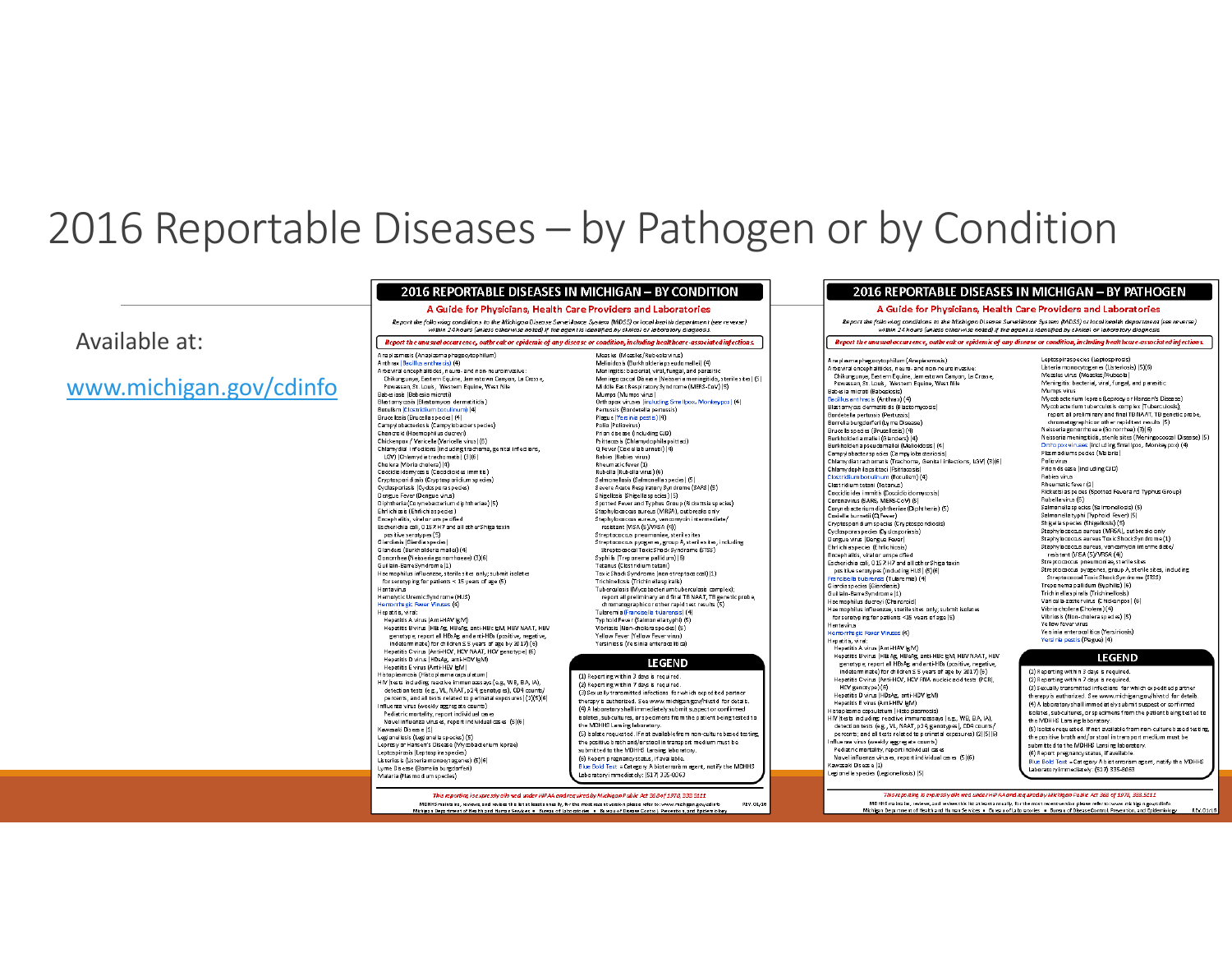Removed Amebiasis (not currently nationally notifiable)

Arboviral condition "California Group" specified as Jamestown Canyon & La Crosse viruses

Separated Coronavirus infection into SARS and MERS (on 'By Condition' list)

Moved HUS to E. Coli section (on 'By Pathogen' list)

Hepatitis <sup>B</sup> ‐ added HBsAg and anti‐HBs (positive, negative, indeterminate) for children 5 years of age and younger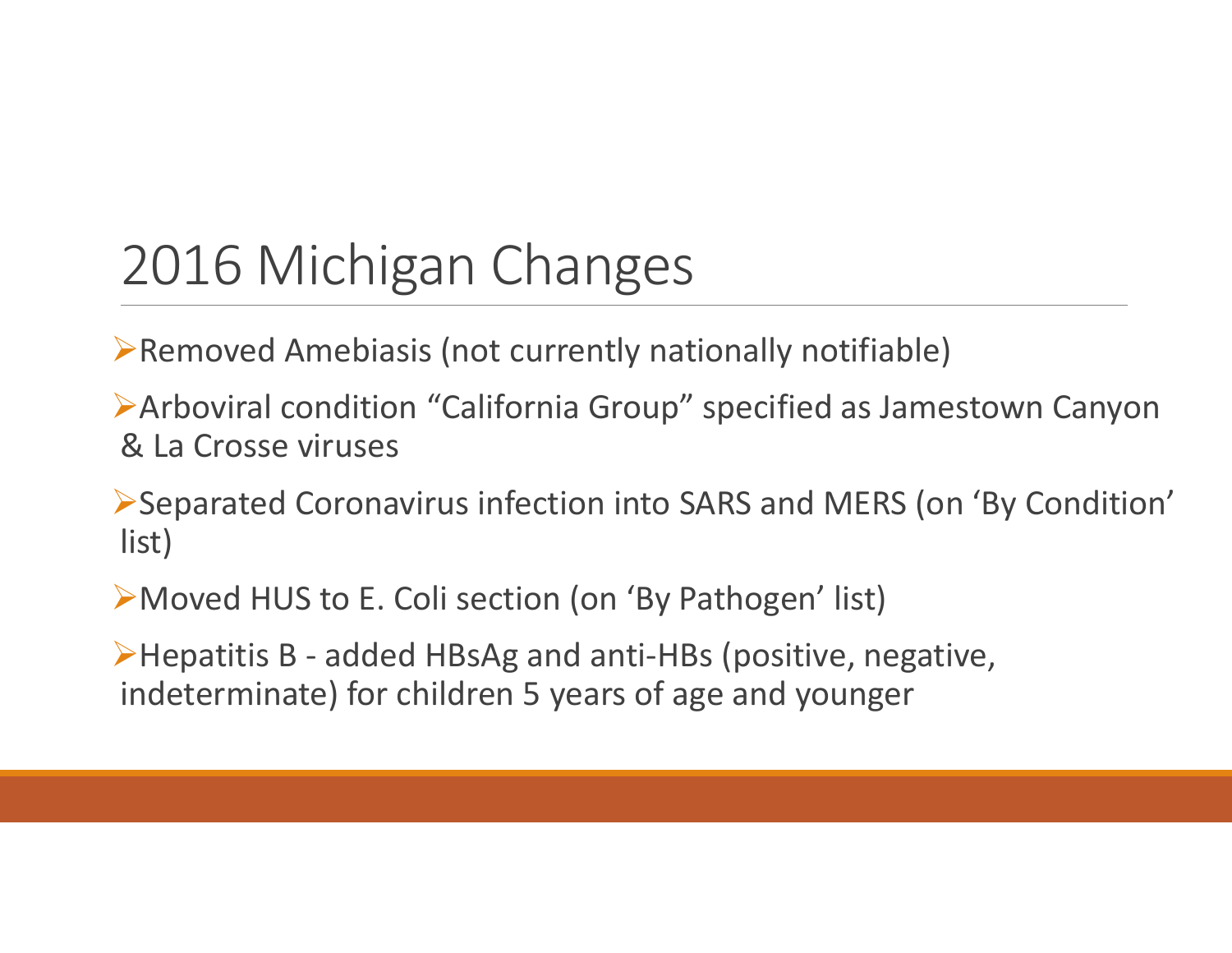Updated HIV lab information

Changed "Toxic Shock Syndrome (non‐streptococcal)" to "Staphylococcus aureus Toxic Shock Syndrome" (on 'By Pathogen' list)

Changed "Viral Hemorrhagic Fever" to "Hemorrhagic Fever Viruses"

Added pregnancy status reporting requirement for:

Chlamydia, STEC, Hepatitis B, Hepatitis C, HIV, Novel Influenza, Listeriosis, Gonorrhea, Rubella, Syphilis, Chickenpox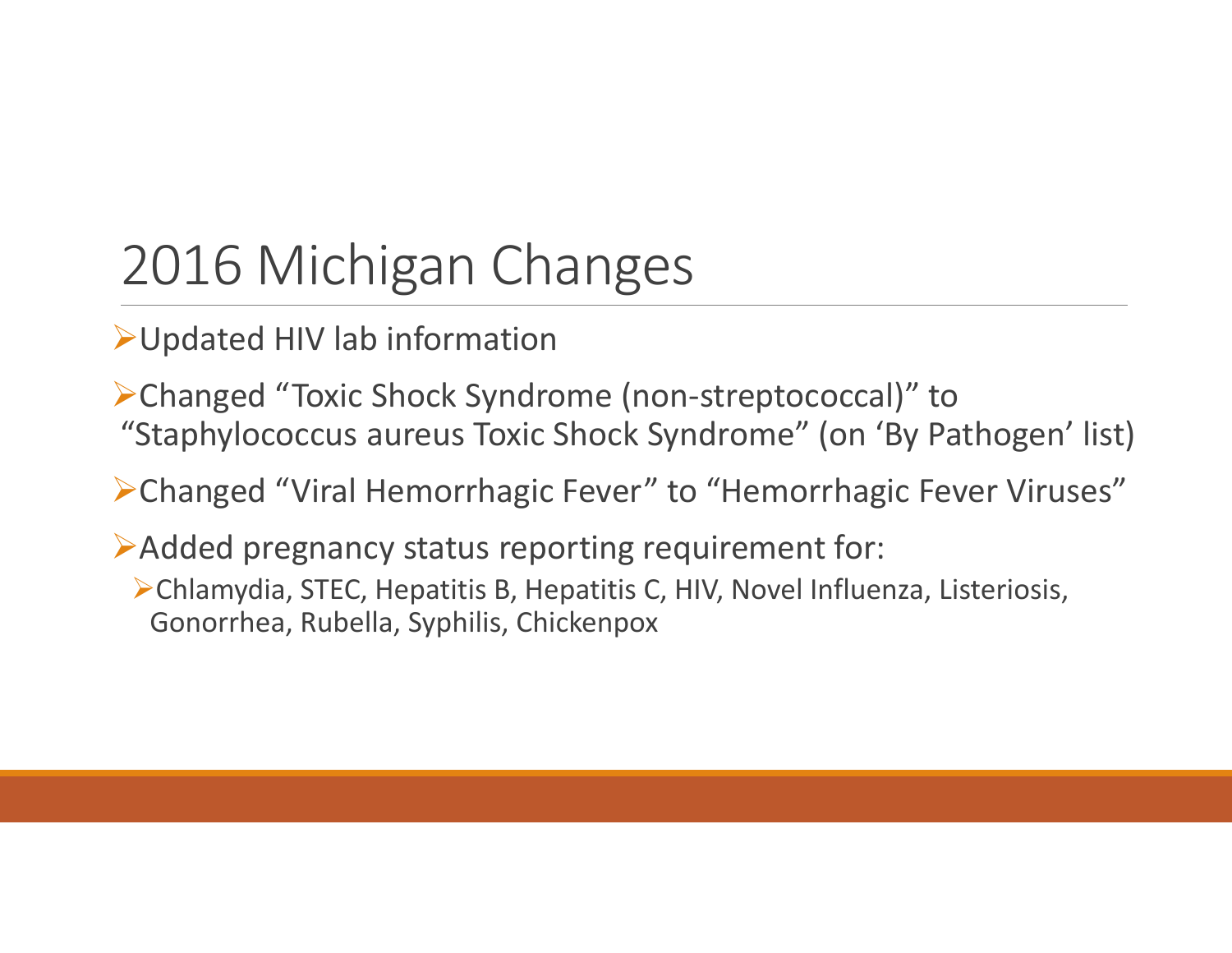Clarified Mycobacterium tuberculosis lab information: "report all **preliminary and final** TB NAAT, TB genetic probe, chromatographic or other rapid test results"

Clarified language for the lab submission: "A laboratory shall **immediately submit suspect or confirmed** isolates, subcultures, or specimens from the patient being tested to the MDHHS Lansing Laboratory"

Anthrax, Brucellosis, Glanders, Melioidosis, Botulism, Tularemia, Hemorrhagic Fever Viruses, Orthopox viruses (Smallpox, Monkeypox), VRSA, Cholera, and Plague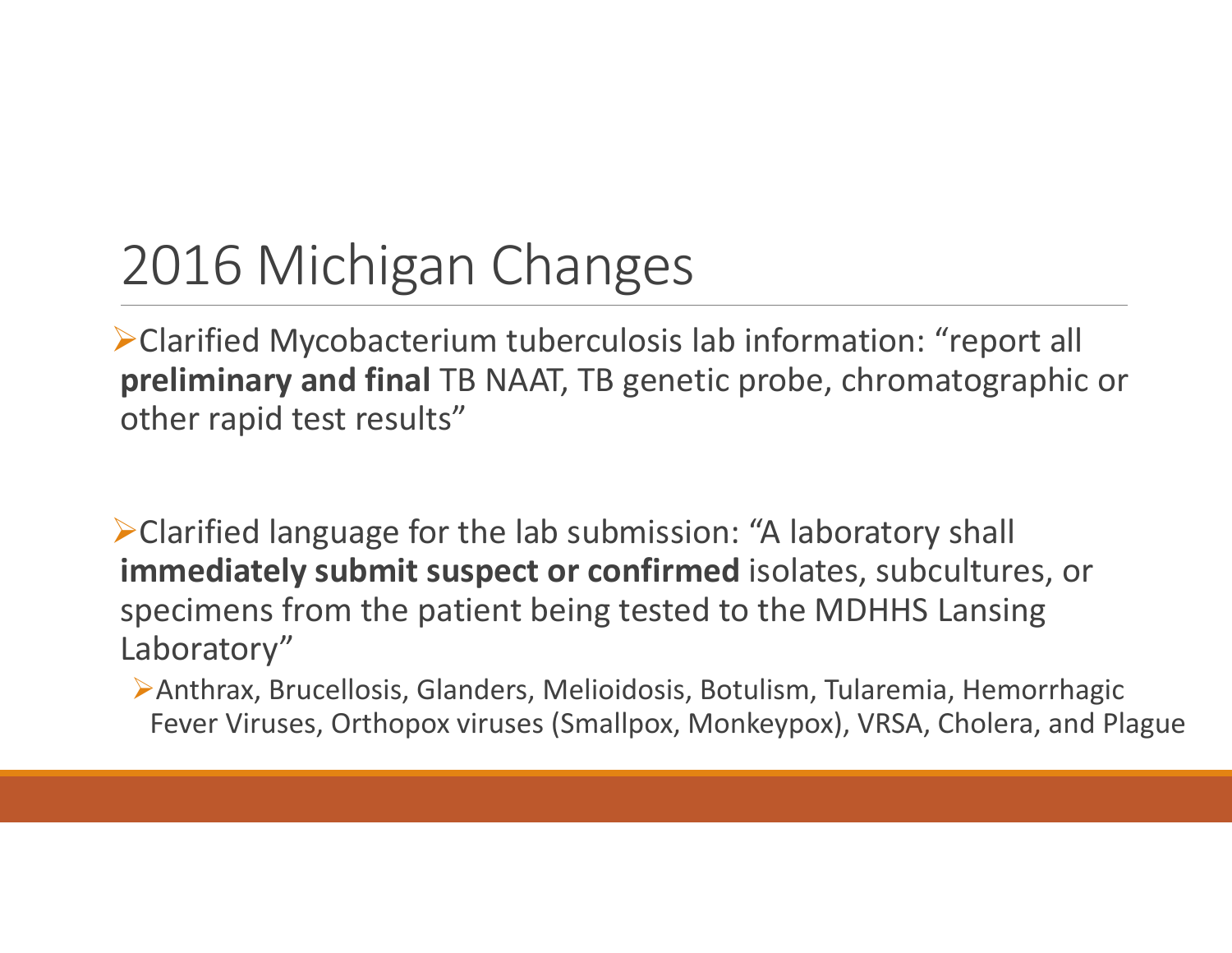Clarified language for lab submission: "Isolate requested. If not available from non‐culture based testing, the positive broth and/or stool in transport medium must be submitted to the MDHHS Laboratory"

Coronovirus (SARS, MERS‐CoV), Diphtheria, E. coli O157:H7, Haemophilus influenza for patients <15 years, HIV, Legionellosis, Listeriosis, TB, Meningococcal Diseases, Novel Influenza, Salmonellosis, Typhoid Fever, Shigellosis, VISA, Cholera, Vibriosis (non‐Cholera)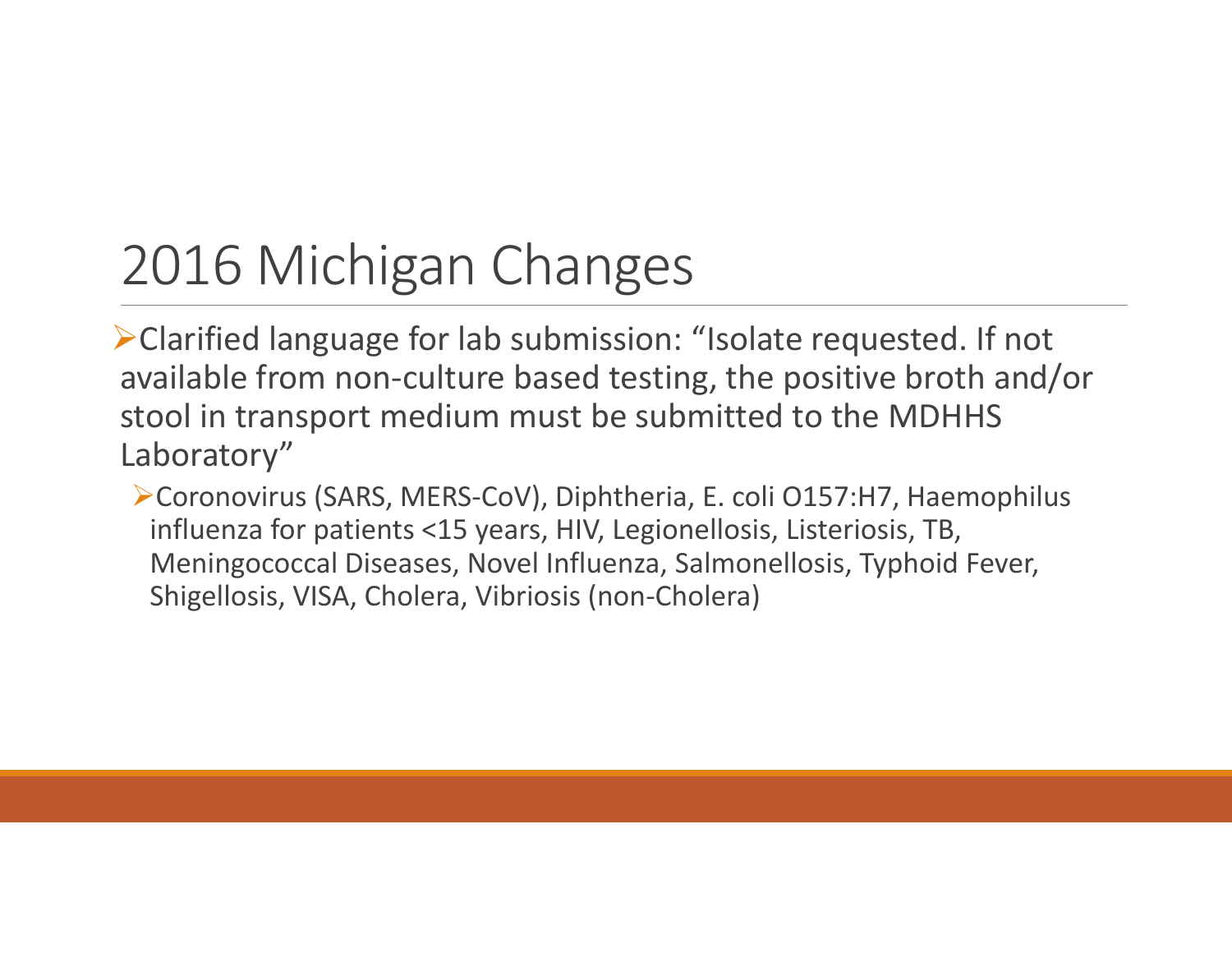### 2016 Health Care Professional's Guide toDisease Reporting in Michigan (Brick Book)

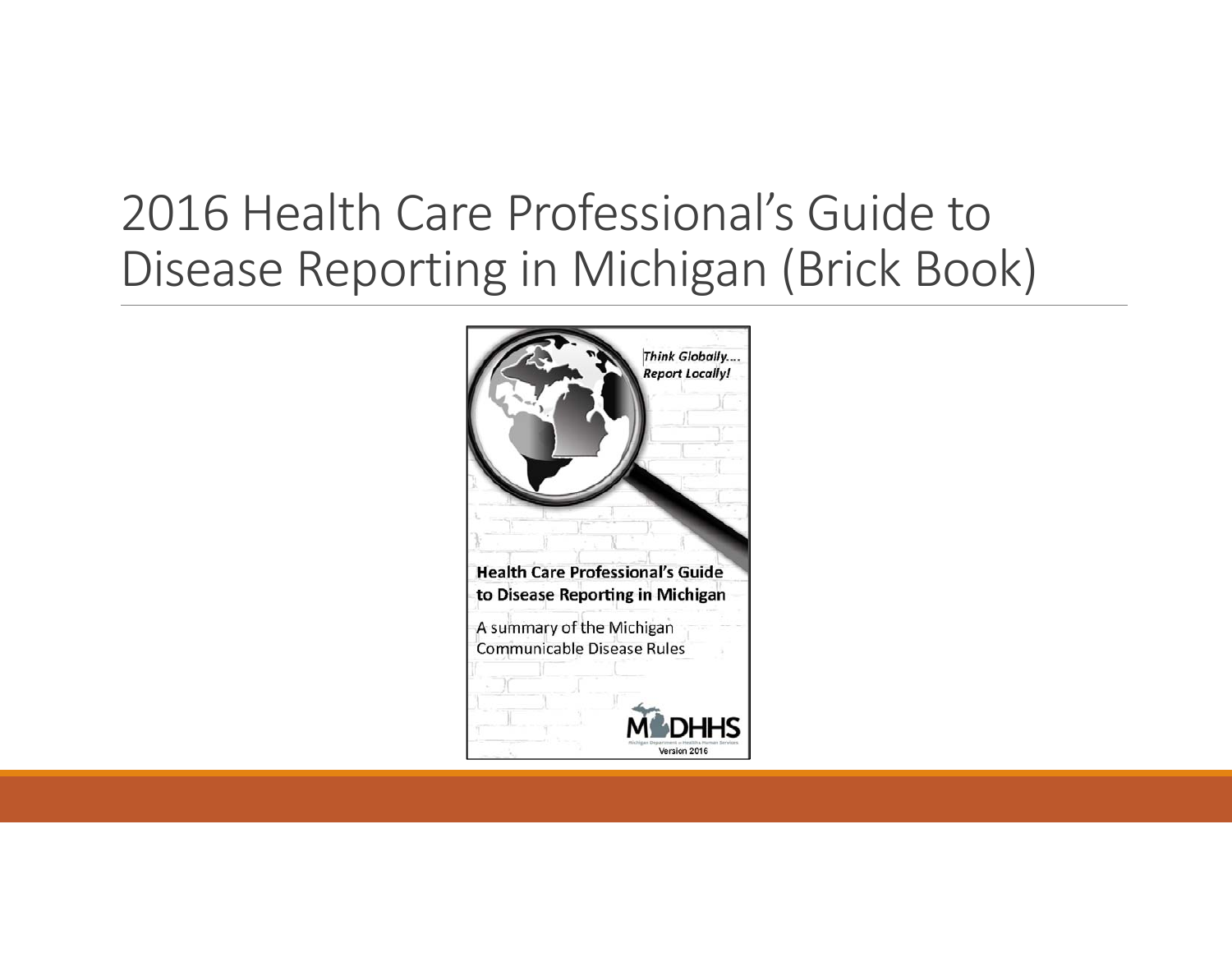## 2016 Brick Book Changes

Changes to reportable disease list reflected in Brick Book lists and language

Re‐organized sections (though individual sections remain unchanged) How to Report – MDSS (p5)

Expedited Partner Services (p9‐10)

Immunizations (p10‐11)

Submission of Post‐mortem Autopsy Specimen (p18)

Added 'preschools' to list of facilities that are required to report communicable diseases (p4)

Clarified language in the "Submission of HIV laboratory specimens" section (p15)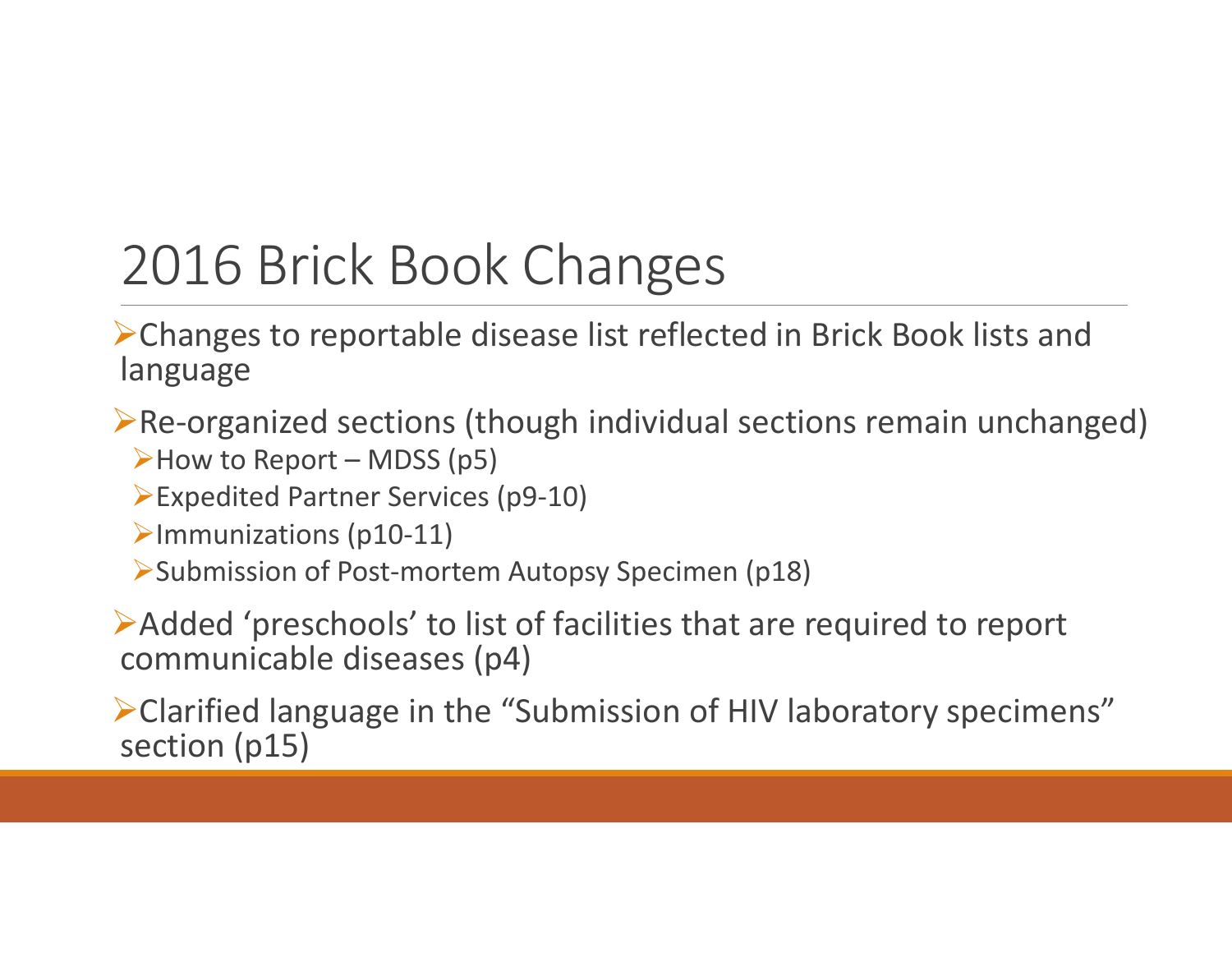## 2016 Brick Book Changes

Added "Viral hepatitis reporting" to clarify new requirements for reporting (p16)

Updated bibliographic information

Updated directory of local health departments

#### 8. Viral hepatitis reporting

Note: Every new positive/reactive result should be reported, regardless of whether the patient was previously reported.

Laboratories and physicians are required to report all positive/reactive results for hepatitis viruses to the appropriate local health department within 24 hours for the following:

#### Hepatitis A virus (HAV)

• IgM antibodies to HAV (Anti-HAV IgM)

#### Hepatitis B virus (HBV)

- Hepatitis B Surface Antigen (HBsAg)
- Hepatitis B e antigen (HBeAg)
- IdM antibodies to Hepatitis B Core Antigen (Anti-HBc) IgM)
- **HBV Nucleic Acid Tests** 
	- o Quantitative HBV DNA (viral load)
	- o Qualitative HBV DNA
	- o HBV genotype
- Report pregnancy status, if available
- Report HBsAg and anti-HBs (POSITIVE, NEGATIVE AND INDETERMINATE) results for children 5 years of age and younger, by 2017 or prior if available.

#### Hepatitis C virus (HCV)

- Hepatitis C Virus Antibody Tests (anti-HCV) all reactive results, regardless of the signal-to-cutoff-ratio. This includes rapid or point-of-care HCV antibody tests.
- Hepatitis Nucleic Acid Tests
	- o HCV Quantitative RNA results (viral load)
	- o HCV Qualitative RNA results
	- o HCV genotype
- Report pregnancy status, if available

#### Hepatitis D virus (HDV)

- Hepatitis D surface antigen (HDsAg)
- IgM antibodies to HDV (anti-HDV IgM)  $\bullet$

#### Hepatitis E virus (HEV)

• IgM antibodies to HEV (Anti-HEV IgM)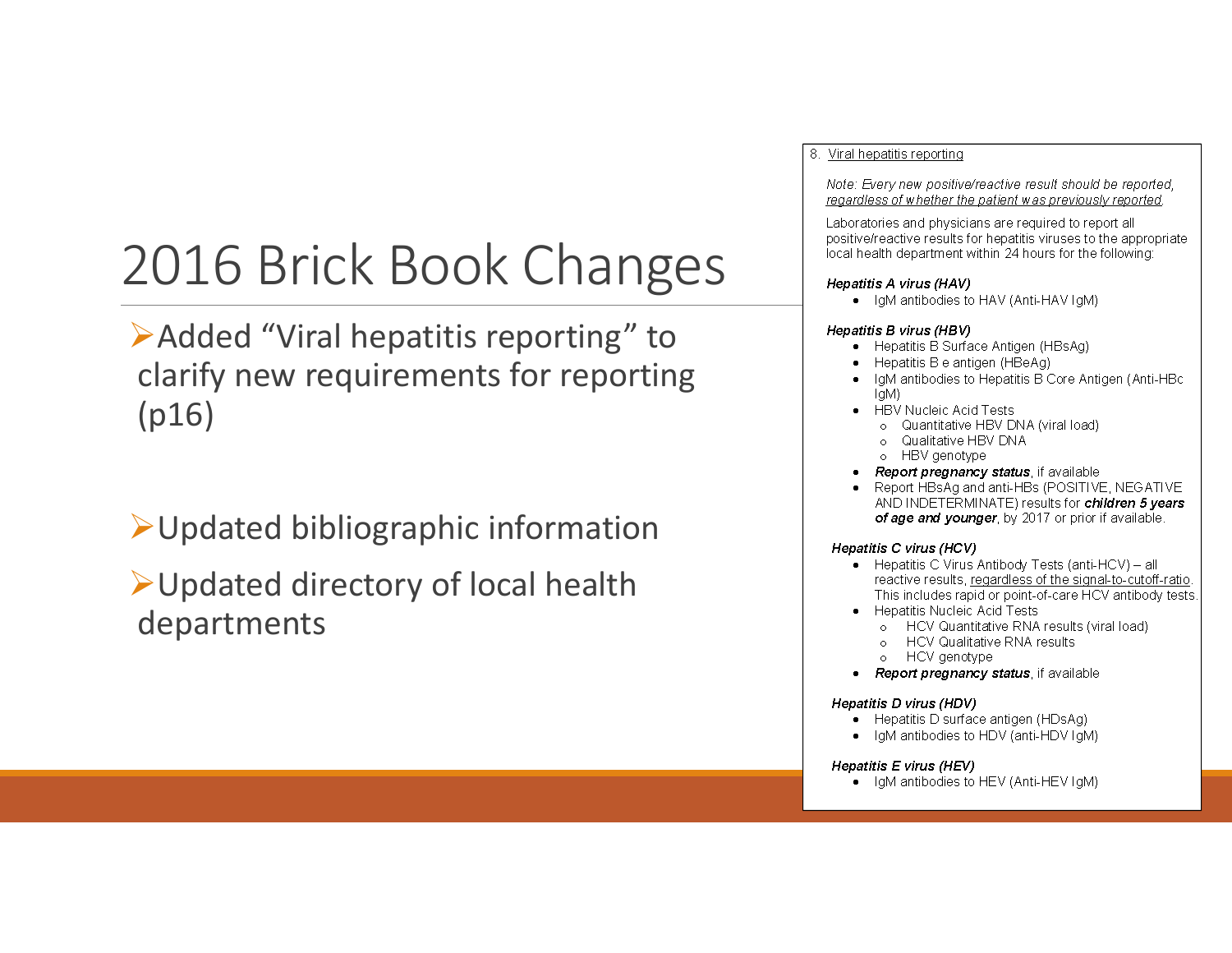# 2016 National Notifiable Diseases Changes

WWW.CDC.GOV/NNDSS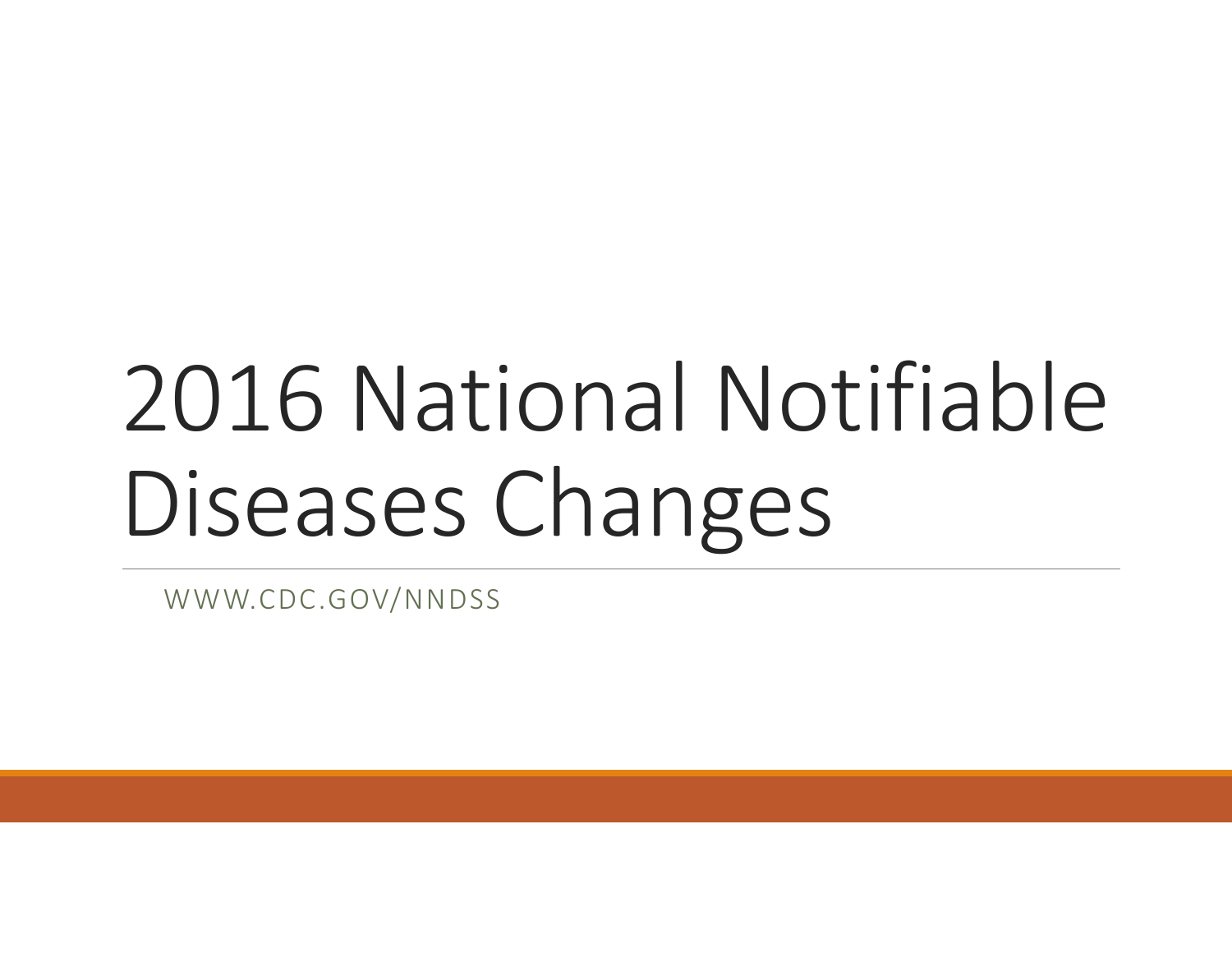### 2016 National Changes

Hepatitis C

**>For Acute:** 

Remove requirement for negative HAV or HBV IgM results

Remove requirement for HCV Antibody signal to cut off ratio

Seroconversion changed from 6 months to 12 months

Lower ALT threshold from 400 to 200

### **>For Chronic:**

Remove requirement of ALTs for Probable, Chronic

Remove requirement for HCV Antibody signal to cut off ratio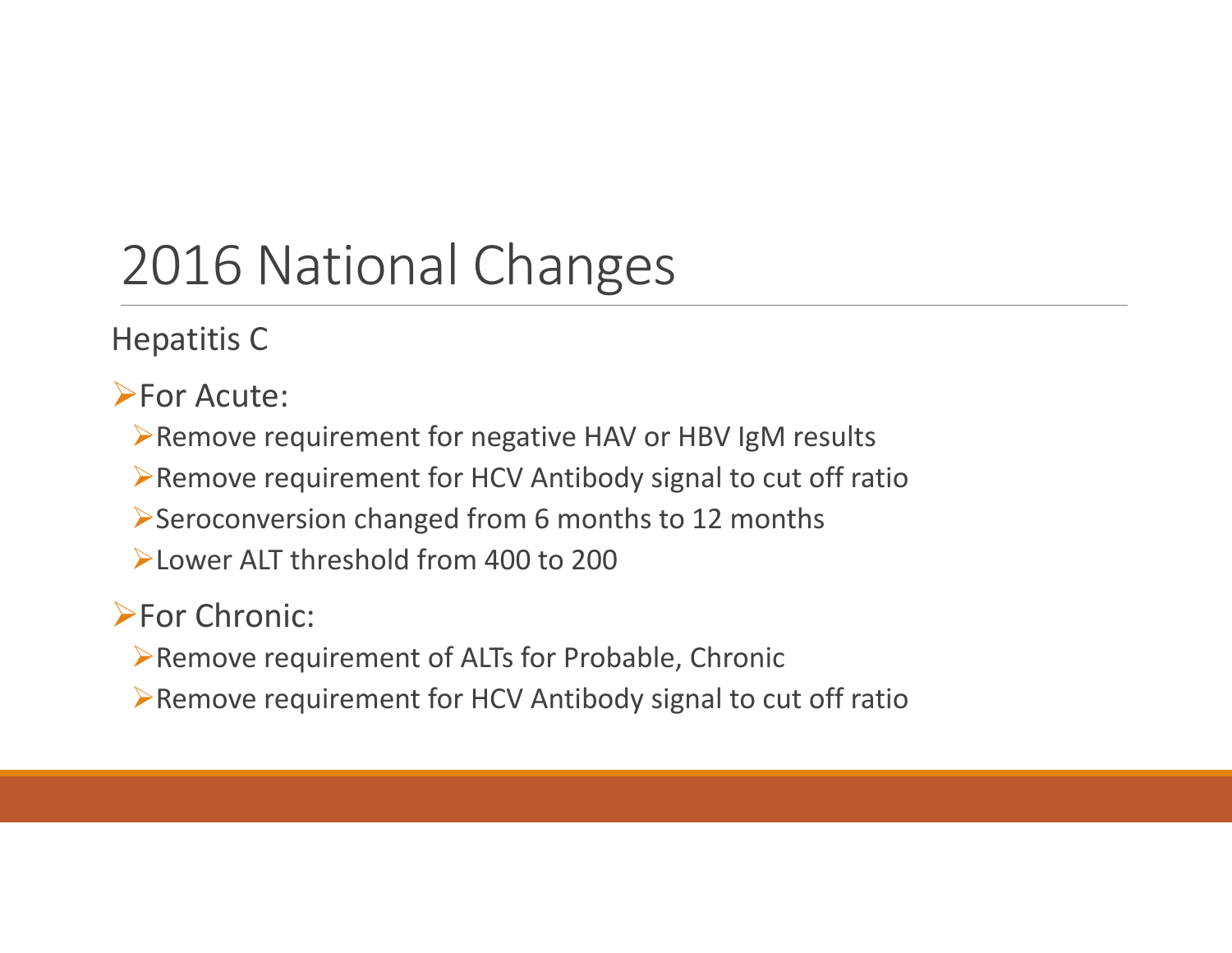### New Conditions Under National Surveillance

### **Chikungunya virus neuroinvasive and non‐neuroinvasive disease**

>To be added pending approval

**Example:** the case definition for Arboviral neuroinvasive and nonneurinvasive diseases will be revised to include Chikungunya virus to the list of nationally notifiable Arboviral diseases in the US

Case definition link:

http://wwwn.cdc.gov/nndss/conditions/chikungunya‐virus‐disease/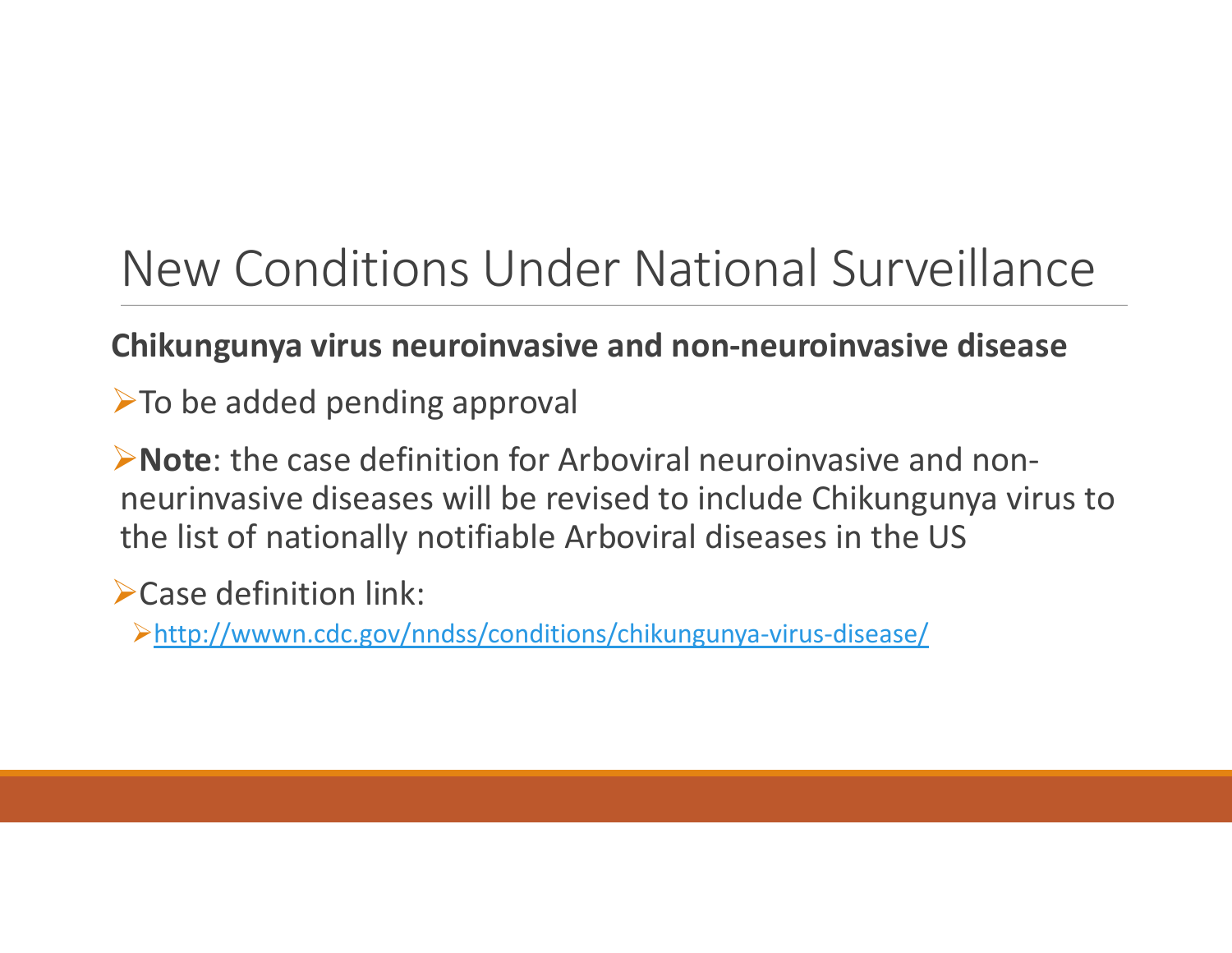### New Conditions Under National Surveillance

### **Hantavirus infection, non‐Hantavirus Pulmonary Syndrome**

> To be added pending approval

Surveillance is broadened to include both "Hantavirus Infection, Non‐Hantavirus Pulmonary Syndrome and HPS so that all cases of laboratory‐confirmed hantavirus infection would be nationally notifiable

Case definition Link:

http://wwwn.cdc.gov/nndss/conditions/hantavirus‐infection‐non‐ hantavirus‐pulmonary‐syndrome/case‐definition/2015/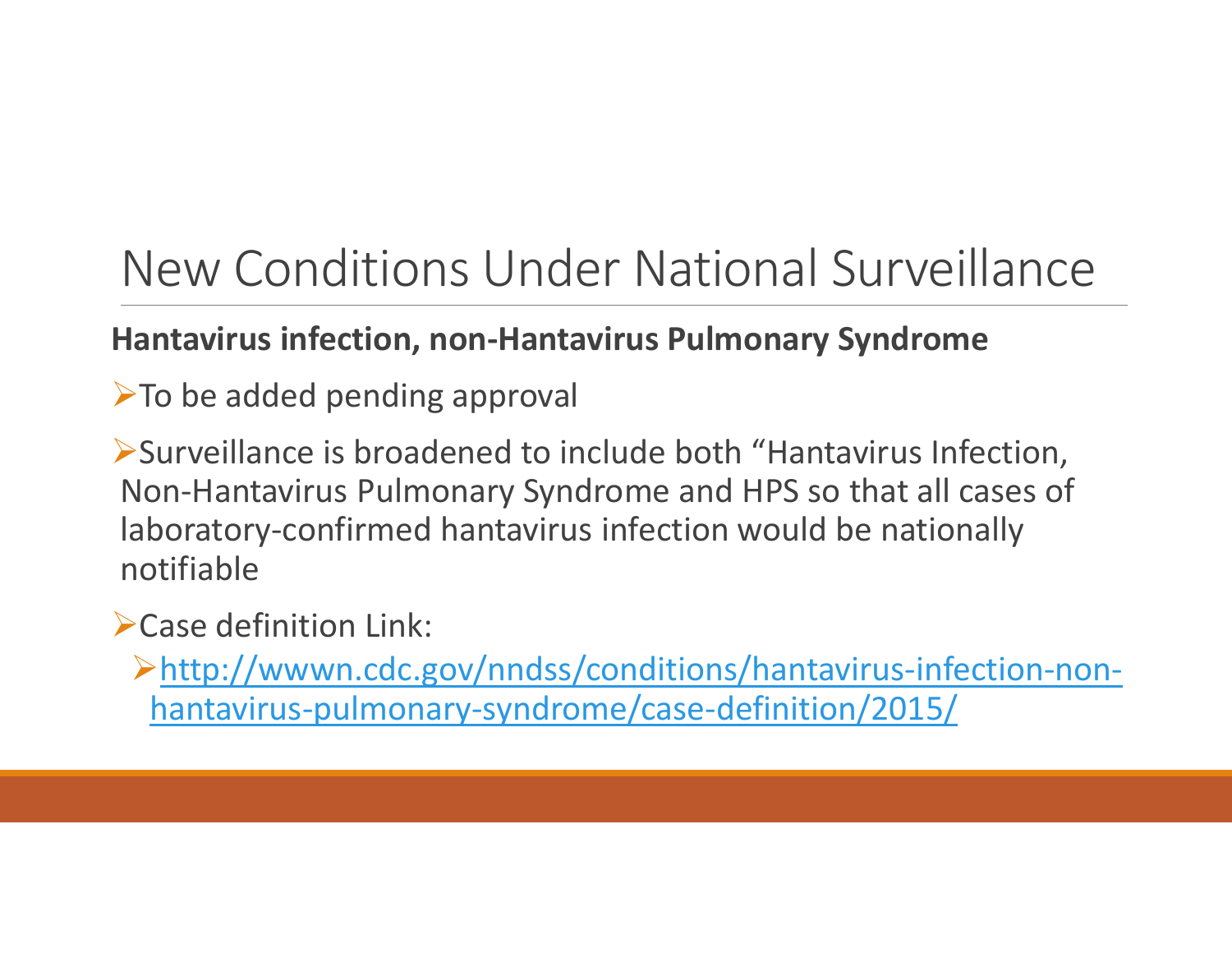### New Conditions Under National Surveillance

### **Dengue‐like illness**

> To be added pending approval

Clinical Description: Dengue‐like illness is defined by fever as reported by the patient or healthcare provider

Case Definition:

http://wwwn.cdc.gov/nndss/conditions/dengue‐virus‐infections/case‐ definition/2015/